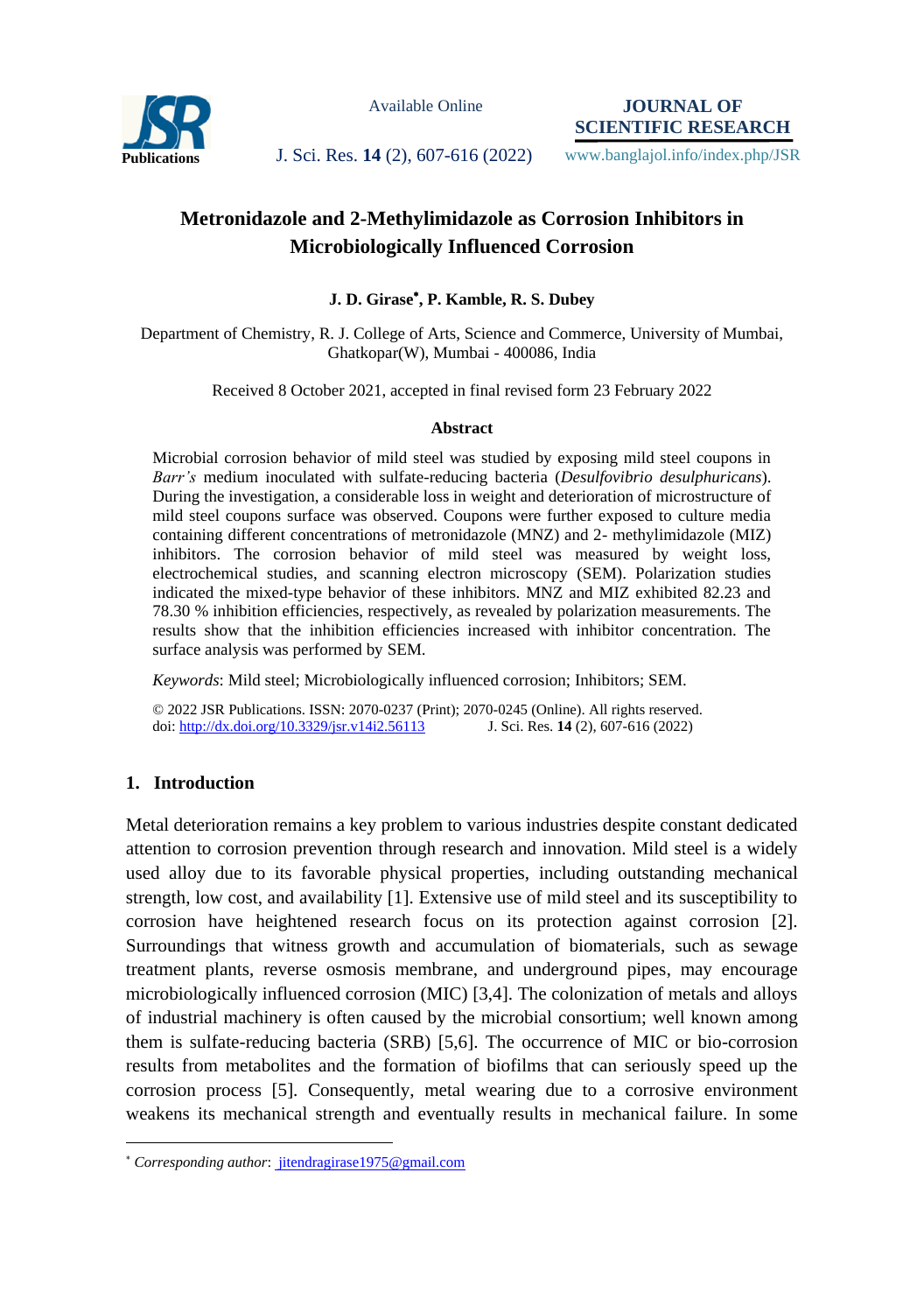countries, leakage of products such as gas or oil has become a criminal offense and can be charged with heavy fines or jail terms. In industries, inhibitors have been the most important method to minimize metal corrosion in acidic and biotic environments [7-15]. According to wang and co-workers [16], choosing an efficient inhibitor for metal corrosion depends on the availability of electronegative functional groups, pi-electrons, and the presence of heteroatoms such as S, P, N, and O in the structure of the organic compound. These sites are found to be excellent adsorption centers [16,17]. Hence, this study presents the inhibitive effects of metronidazole (MNZ) and 2-methyl imidazole (MIZ) on corrosion of mild steel in SRB media.

The study used gravimetric analysis, an electrochemical technique such as open circuit potential, Potentiodynamic polarization, and surface analytical techniques such as scanning electron microscope (SEM) studies.

### **2. Experimental**

#### **2.1.** *Inhibitors, reagents, and bacterium*

The two corrosion inhibitors, metronidazole (MNZ) and 2-methyl imidazole (MIZ), were obtained from Merck (India). Ethanol was obtained from Loba Chemie (India).

The bacteria used in the present study were obtained from the National Collection of Industrial Micro-organisms (NCIM), Biochemical Science Division, National Chemical Laboratory, Pune – 411088, Maharashtra. The bacteria used in the present study were *Desulphovibrio desulphuricans* (SRB). The composition of the culture medium is given in Table 1. The structures of MNZ and MIZ are given in Fig. 1.

| Name of the organism | <b>NCIM</b> | Medium used                                                                  |  |  |
|----------------------|-------------|------------------------------------------------------------------------------|--|--|
|                      | No.         |                                                                              |  |  |
| Desulphovibrio       |             | <i>Barr's</i> medium (sulfate reducing bacteria), $K_2HPO_4$                 |  |  |
| Desulphuricans (SRB) | 2047        | 0.05g, NH <sub>4</sub> Cl 0.19, CaSO <sub>4</sub> 0.29, Sodium Lactate 0.79, |  |  |
|                      |             | MgSO <sub>4</sub> .7H <sub>2</sub> O 0.29, Ferrous Ammonium Sulphate         |  |  |
|                      |             | $0.05$ g, Distilled Water 100 cm <sup>3</sup> (medium is sterilized          |  |  |
|                      |             | for three consecutive days at $121^{\circ}$ C for 20 min and the             |  |  |
|                      |             | final pH is adjusted to $7.0-7.5$ ).                                         |  |  |
|                      |             |                                                                              |  |  |
|                      |             |                                                                              |  |  |
|                      |             |                                                                              |  |  |
|                      |             |                                                                              |  |  |
|                      |             |                                                                              |  |  |
|                      |             |                                                                              |  |  |
|                      |             |                                                                              |  |  |
|                      |             |                                                                              |  |  |
| Metronidazole (MNZ)  |             | 2- Methylimidazole (MIZ)                                                     |  |  |
|                      |             |                                                                              |  |  |

Table 1**.** The composition of the culture medium is given below.

Fig. 1. Structures of metronidazole (MNZ) and 2-methylimidazole (MIZ).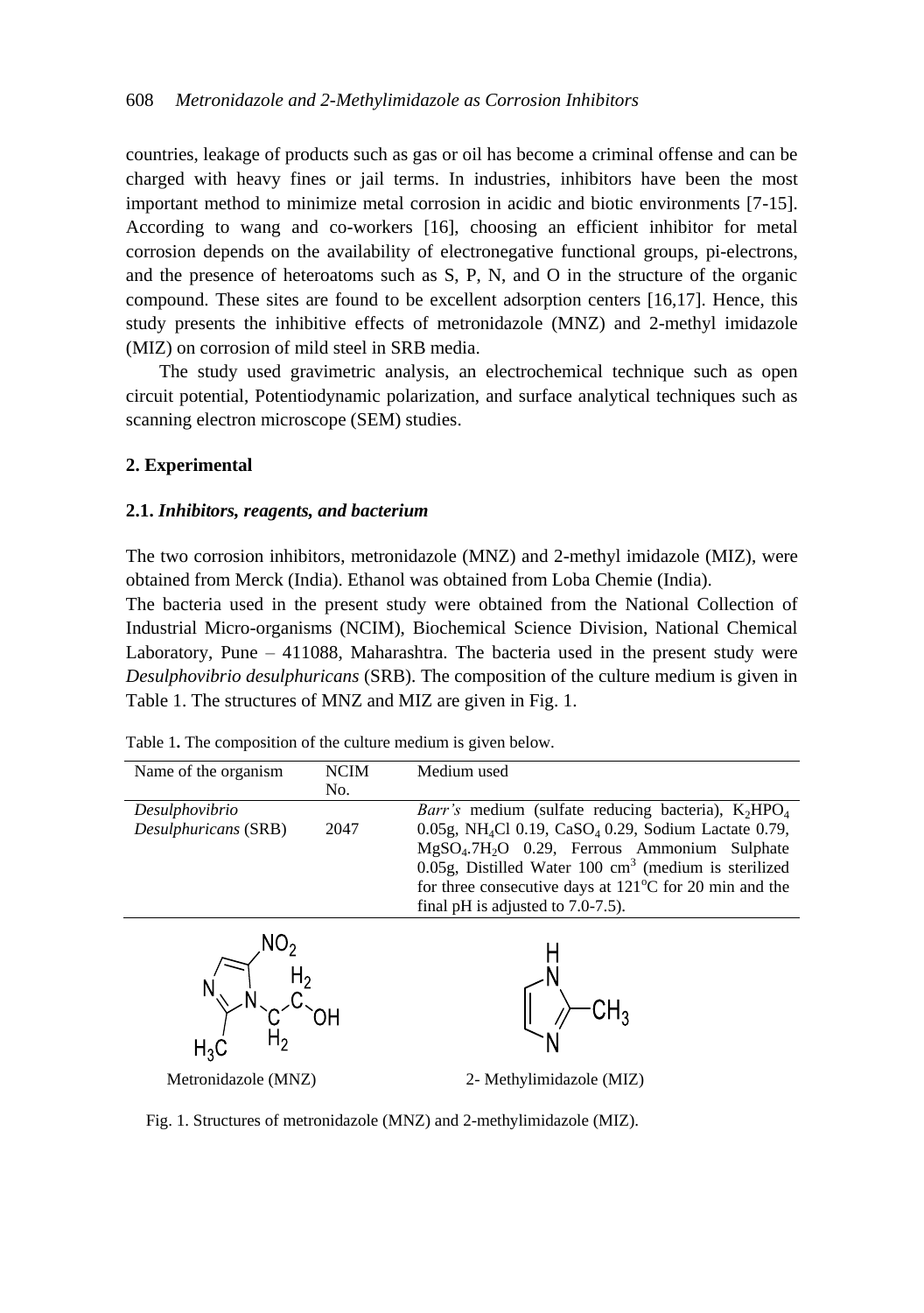### **2.2.** *Sample preparation*

Mild steel coupons having composition  $(C - 0.16\%$ , Si  $- 0.10\%$ , Mn  $- 0.40\%$ , P  $- 0.013$ %, S - 0.02 % and remaining as iron) were used as working electrode in the present investigation. For weight loss experiments, rectangular-shaped coupons (1 cm  $\times$  3 cm) were sheared from mild steel sheets, and flag-shaped specimens with a  $1 \text{ cm}^2$  working area were used for electrochemical experiments. The surface of specimens was prepared by sequential polishing with the next higher grade emery papers. During the mild steel surface polishing, the emery paper was impregnated with a dilute solution of paraffin wax in kerosene oil. All specimens were washed with triple distilled water and degreased with 95 % ethyl alcohol. Specimens were dried and stored over silica gel in vacuum desiccators.

# **2.3.** *Immersion test*

Specimens were weighed on an electronic balance (Shimadzu Type BL220H, least count 0.001 g) before and after immersion tests. Specimens were removed from the test solution, and then corrosion products were removed from the surface with the help of a brush. Generally, duplicate experiments were performed in each case, and the mean value of the weight loss was recorded.

# **2.4***. Electrochemical measurements*

The electrochemical measurement system, DC 105, containing software of D.C. corrosion techniques from M/S Gamry Instruments Inc., (No. 23-25), Louis Drive, Warminster, PA-18974, USA, has been used for performing corrosion potential and polarization experiments. The electrochemical studies were performed in a three electrodes Pyrex glass vessel with mild steel coupons as working electrode, saturated calomel electrode as reference electrode, and spectroscopic grade graphite rod as the counter electrode. About 50 mL of the corrosive medium was used for electrochemical measurements, and it was carried out at room temperature. Electrochemical measurements were carried out in *Barr's* medium inoculated with *Desulphovibrio desulphuricans* (SRB)with and without different concentrations of MNZ and MIZ. The change in open circuit potential of mild steel in the absence and presence of inhibitors was measured after 10 days exposure in *Barr's* medium inoculated with SRB for a period of 1 h with a sample period of one data per second. Then the same sample was used for potentiodynamic polarization (P.D.) experiments. Different electrochemical results obtained from potentiodynamic polarization are reported. For electrochemical polarization studies (corrosion potential and potentiodynamic polarization) flag-shaped specimens with sufficiently long tails were cut from the mild steel sheet. These samples were polished as described earlier. One side with a working area of 1 cm<sup>2</sup> was exposed to a corrosive medium, and the other side was used to provide electrical contact. The rest of the surface was coated with enamel lacquer,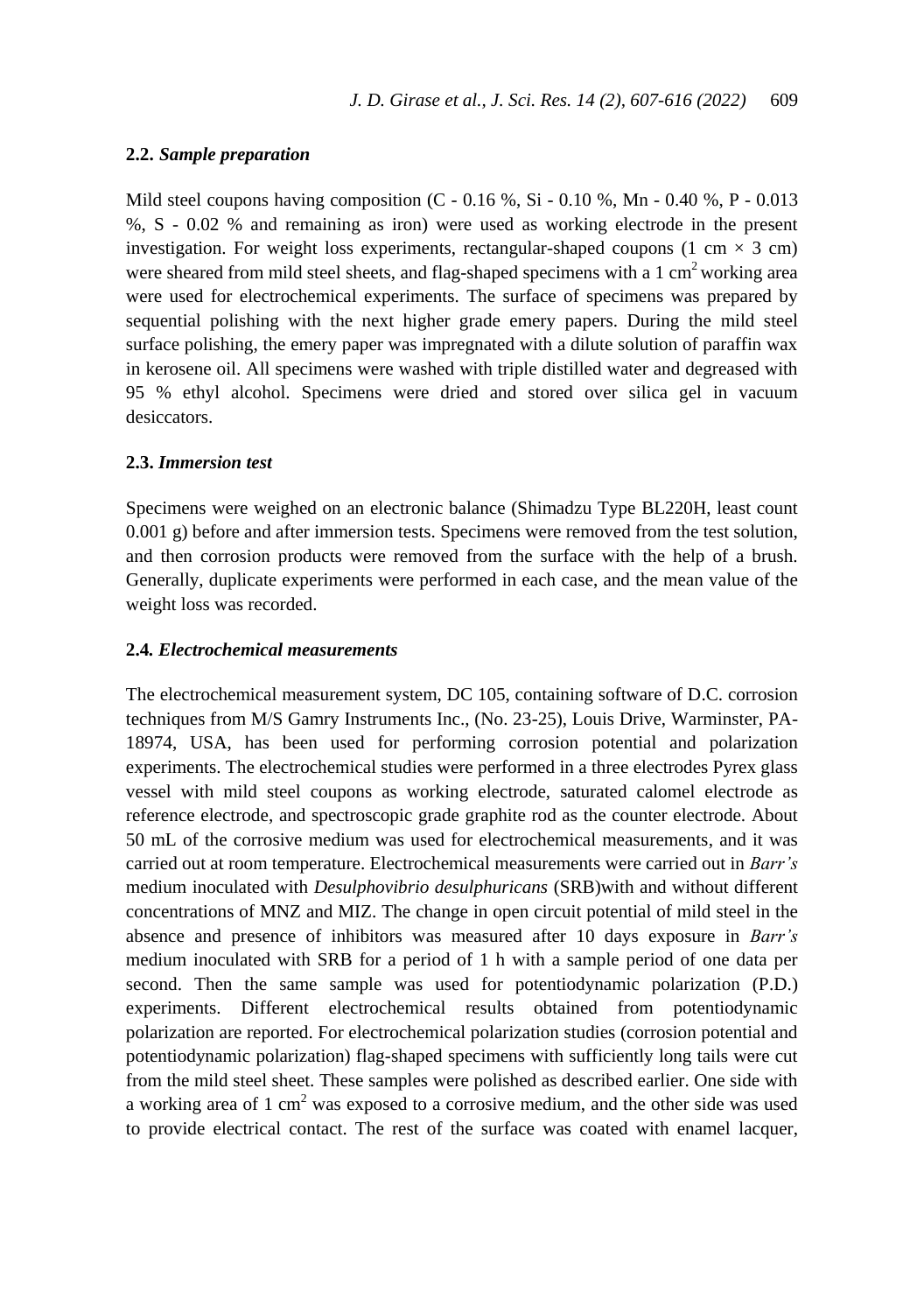including side edges. The test specimen was connected to the working electrode holder through the tip of the tail.

#### **2.5.** *SEM analysis*

SEM was used to analyze the surface film formed on a mild steel coupon. The surface of mild steel specimen exposed to *Barr's* medium inoculated with SRB was analyzed after the 10 days incubation period. The surface morphology of mild steel sample after ten days immersion in *Barr's* medium inoculated with SRB at room temperature in the absence and presence of MNZ and MIZ inhibitors was studied by scanning electron microscopy (SEM). An SEM microscope (JEOL, model JSM-5600) with a beam voltage of 15 kV was used to visualize the morphology of the biofilm.

# **3. Results and Discussion**

#### **3.1.** *Weight loss measurement*

Mild steel coupons were exposed to the SRB environment without and with different MNZ and MIZ inhibitors concentrations. These coupons were retrieved after 10 days of exposure. After removing corrosion products, they were weighed to study how much SRB promotes steel corrosion and the influence of MNZ and MIZ in mitigating the SRB effect on the steel. The results of weight loss and corrosion inhibition efficiency are presented in Table 2. The result shows that both MNZ and MIZ reduced the weight loss of mild steel in the SRB medium. The highest weight loss recorded for mild steel in the pure SRB medium was a bacterial attack on the steel. Microbial activities accelerate corrosion reaction rates [18-20]. The extent of steel degradation was lowered in the presence of the studied inhibitors as they have biocidal activity [21,22]. Both MNZ and MIZ were found to inhibit the MIC of mild steel in the SRB medium significantly.

Inhibitor efficiency was calculated according to the following equation,

$$
\% E = \frac{W_0 - W}{W_0} \times 100
$$
 (1)

where W and  $W_0$  are weight loss of mild steel in the presence and absence of inhibitors, respectively.

Table 2. The weight loss data was obtained for mild steel in *Barr's* medium inoculated with *Desulphovibrio desulphuricans* (SRB) containing different MIZ and MNZ inhibitors concentrations at 298 K.

| Inhibitor           | Conc. | Weight loss | Surface coverage | % E   |
|---------------------|-------|-------------|------------------|-------|
|                     | (ppm) | (mg)        | (ፀ)              |       |
| <b>Blank</b>        | 0.00  | 168         |                  |       |
|                     | 100   | 90          | 0.4642           | 46.42 |
| Metronidazole (MNZ) | 300   | 51          | 0.6964           | 69.64 |
|                     | 500   | 35          | 0.7916           | 79.16 |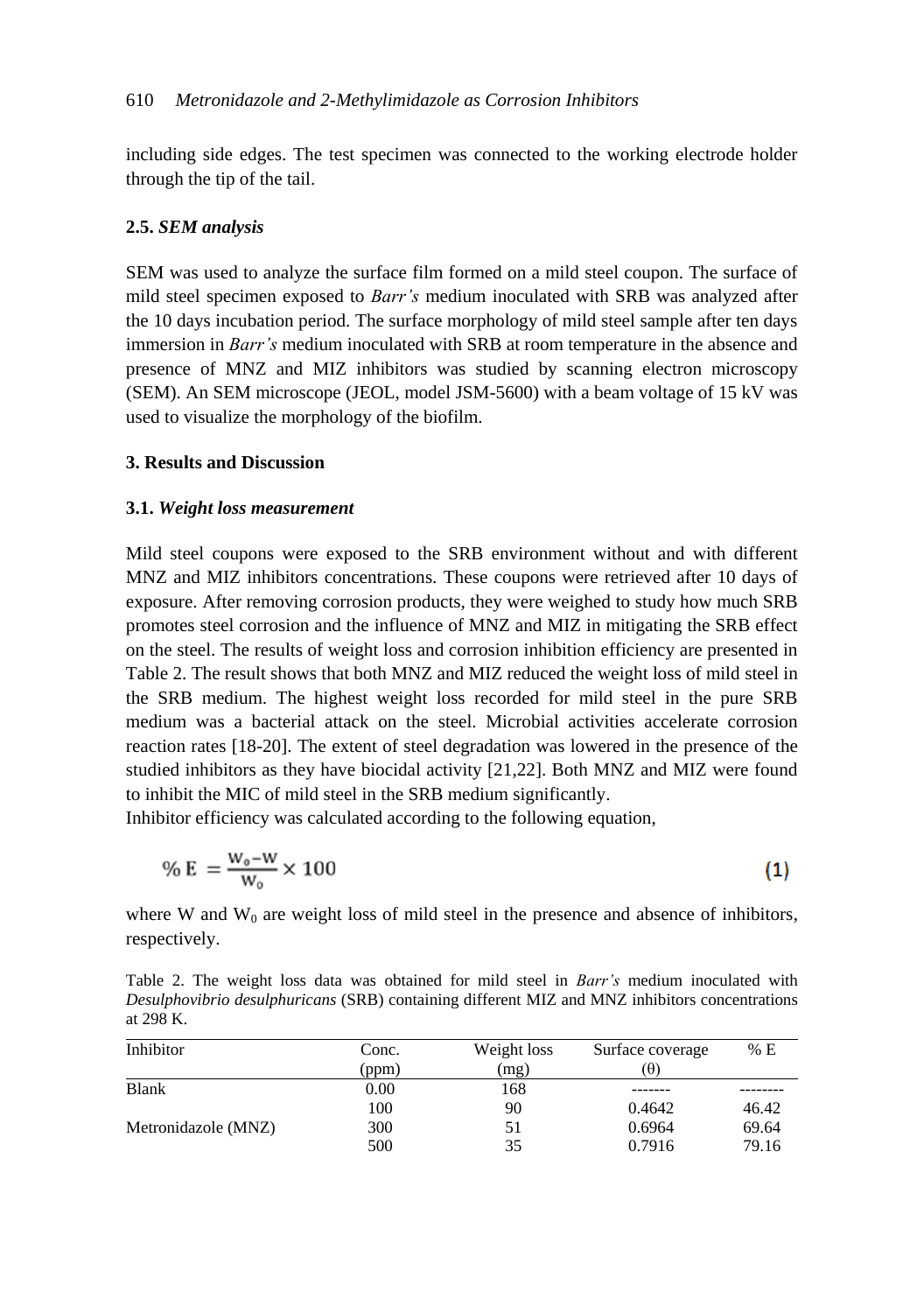| Inhibitor               | Conc. | Weight loss | Surface coverage | % E   |
|-------------------------|-------|-------------|------------------|-------|
|                         | (ppm  | (mg)        | ίθ.              |       |
|                         | 100   | 70          | 0.5833           | 58.33 |
| 2-Methylimidazole (MIZ) | 300   |             | 0.6964           | 69.64 |
|                         | 500   | 42          | 0.7500           | 75.00 |

# **4. Electrochemical Measurements**

#### **4.1.** *Open circuit potential measurement*

The potential developed on the mild steel electrode relative to the potential of the reference electrode is termed as open circuit potential. The stabilization of OCP is essential before performing electrochemical measurements. In the presence of various concentrations of inhibitors, the corrosion potential of mild steel shifts more towards positive value, and enablement of mild steel is observed. The influence of various concentrations (100, 300, and 500 ppm) of MNZ and MIZ inhibitors on the open circuit potential of mild steel in *Barr's* medium is shown in Figs. 2 and 3. Inhibitors used in this have biocidal activity [21,22]. It is obvious from the Fig. that it exhibits good inhibition performance at 100 ppm and above. The inhibition efficiency was found to increase with inhibitor concentration [23,24].



Fig. 2. Open circuit potential of mild steel without and with different concentrations of metronidazole (MNZ) in *Barr's* medium inoculated with SRB.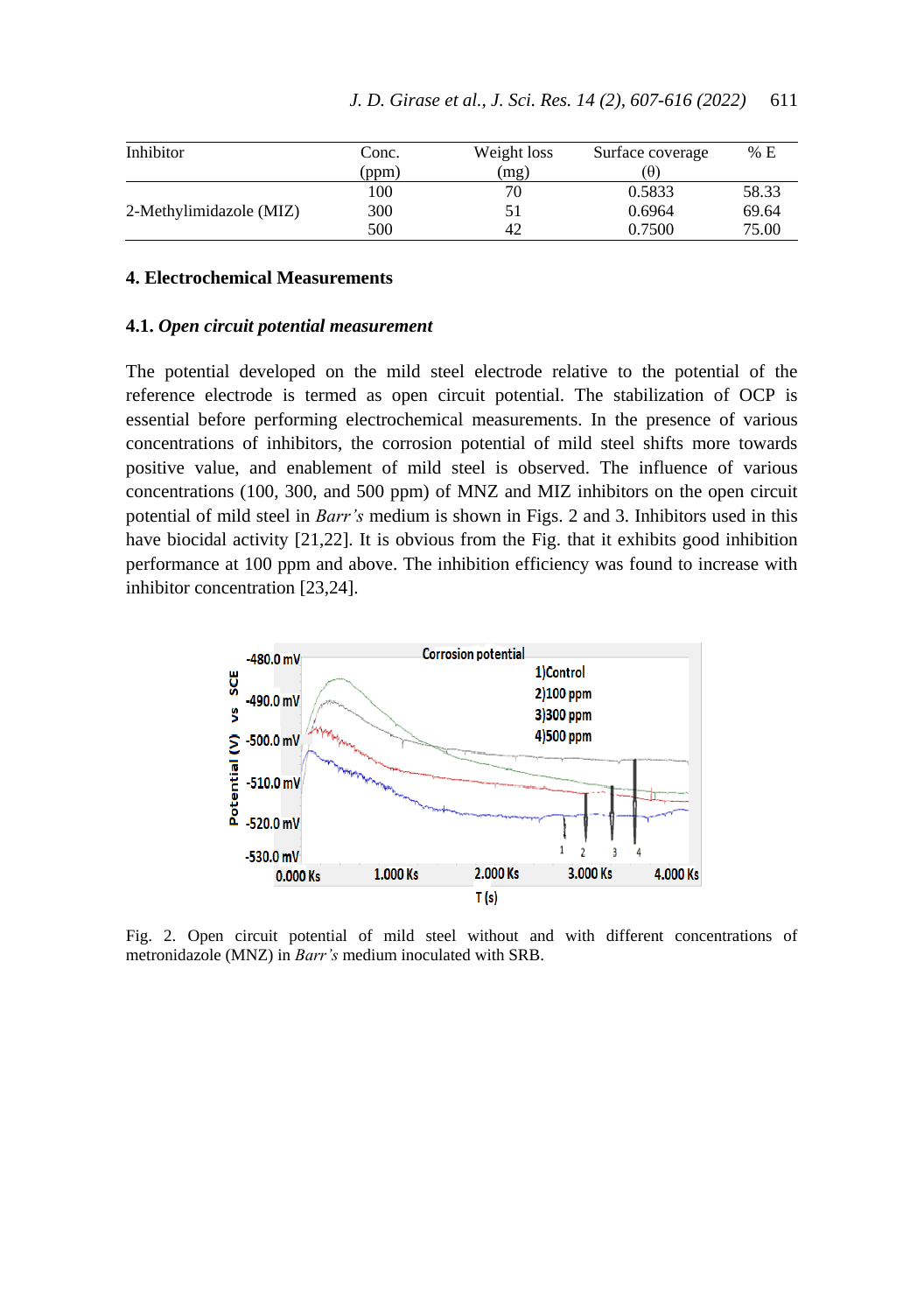

Fig. 3. Open circuit potential of mild steel without and with different concentrations of 2 methylimidazole (MIZ) in *Barr's* medium inoculated with SRB.

### **4.2.** *Potentiodynamic polarization study*

The electrochemical corrosion kinetic parameters such as anodic and cathodic Tafel slopes ( $\beta$ <sub>a</sub> and  $\beta$ <sub>c</sub>), corrosion potential ( $E_{corr}$ ), corrosion current density( $i_{corr}$ ), and inhibition efficiency ( $\eta$  %) in Table 3 shows anodic and cathodic Tafel slopes ( $\beta_a$  and  $\beta_c$ ) with no definite trend. However, there is a remarkable reduction of  $\beta_a$  and  $\beta_c$  values at maximum inhibitor concentration for both studied inhibitors. It is clear that an increase in the inhibitor concentration led to a decrease in corrosion current density  $(i_{\text{corr}})$ , increasing inhibition efficiency. The *Ecorr* values in the presence of different concentrations of the inhibitors are more negative compared to that of the reference medium.



Fig. 4. Potentiodynamic polarization curves for mild steel without and with different concentrations of MNZ in *Barr's* medium inoculated with SRB.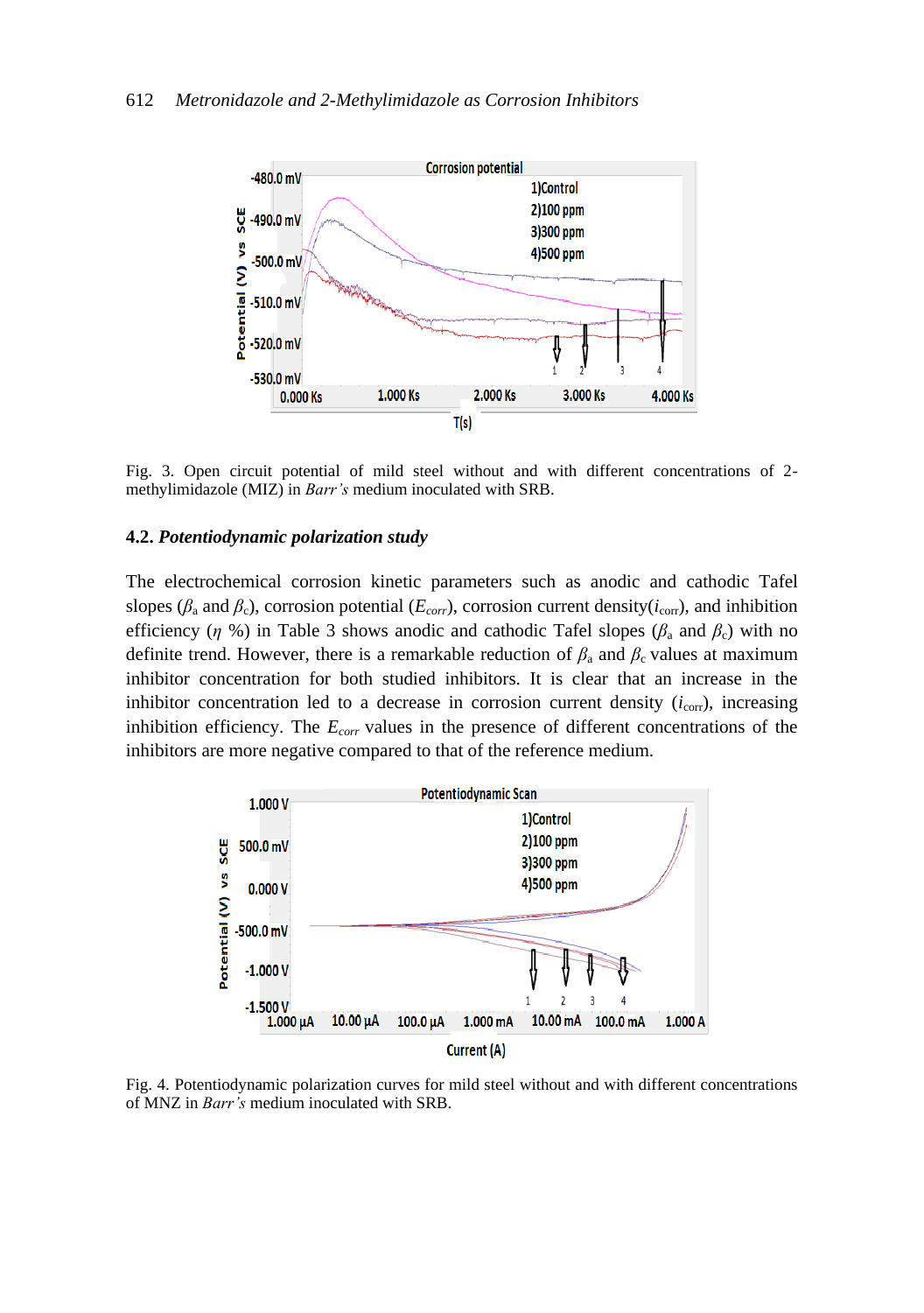

Fig. 5. Potentiodynamic polarization curves for mild steel without and with different concentrations of MIZ in *Barr's* medium inoculated with SRB.

Moreover, the maximum displacement in *Ecorr* with reference to the *Ecorr* of the uninhibited solution is 50 (mV). This finding suggests that the investigated inhibitors behaved as mixed-type inhibitors [25-30]. At 500 ppm, MNZ and MIZ exhibited 83.23% and 78.30% inhibition efficiencies, respectively. Therefore, as compared to MIZ, MNZ is found to be a good corrosion inhibitor. Results of electrochemical studies revealed the excellent inhibition efficiency of these molecules, which follows the order MNZ > MIZ. The inhibition efficiency (η %) was obtained from the  $i_{corr}$  using the equation:

$$
\eta\% = 100 \left(1 - \frac{i_{corr}}{i_{corr}^o}\right) \tag{2}
$$

where i<sup>°</sup><sub>corr</sub> and i<sub>corr</sub> are corrosion densities for the blank and inhibitor-containing *Barr's* media inoculated with SRB, respectively.

| Concentration of inhibitors       |          | $-E_{\rm corr}$ | Icorr          | Вa                     | βc                            | $\eta\%$ |
|-----------------------------------|----------|-----------------|----------------|------------------------|-------------------------------|----------|
| (ppm)                             |          | (mV)            | $(\mu A/cm^2)$ | (V/dec)                | (V/dec)                       |          |
| Barr's medium inoculated with SRB |          | $-442$          | 510            | 84.60 $e^{-3}$         | $153.4 e^{-3}$                |          |
| Metronidazole (MNZ)               |          |                 |                |                        |                               |          |
| 100                               | $-452.0$ |                 | 280.32         | $62.20 e^{-3}$         | 126.8 $e^{-3}$                | 45.00    |
| 300                               | $-466.0$ |                 | 180.40         |                        | 64.40 $e^{-3}$ 144.5 $e^{-3}$ | 64.62    |
| 500                               | $-494.0$ |                 | 85.50          | 70.60 $e^{-3}$         | 166.5 $e^{-3}$                | 83.23    |
| 2- methyl imidazole (MIZ)         |          |                 |                |                        |                               |          |
| 100                               |          | $-486.0$        | 190.20         | 66.13 $e^{-3}$         | $124.4 \text{ e}^{-3}$        | 62.70    |
| 300                               |          | $-488.0$        | 133.50         | 78.34 $e^{-3}$         | 124.1 $e^{-3}$                | 73.82    |
| 500                               |          | $-487.0$        | 110.65         | $76.11 \text{ e}^{-3}$ | 133.6 $e^{-3}$                | 78.30    |

Table 3. Tafel parameters for mild steel without and with different concentrations of MNZ and MIZ in *Barr's* medium inoculated with SRB.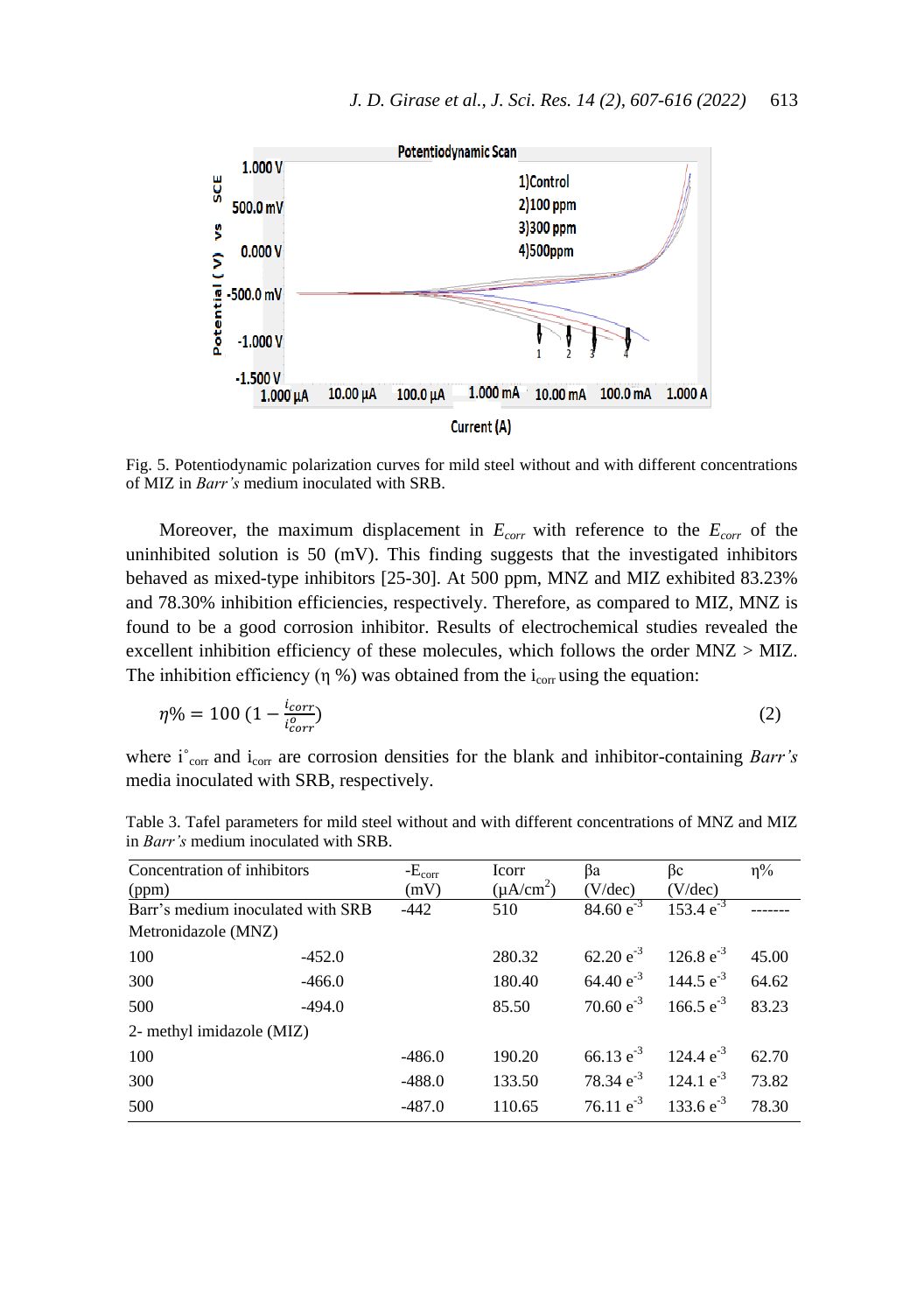# **5. Surface Studies**

### **5.1.** *SEM analysis*

A micrograph of the mild steel surface after immersion in *Barr's* medium inoculated with SRB without inhibitor is shown in Fig. 6A, which appears with biofilm formation on its surface. Figs. 6B and 6C show significant improvement in surface morphology of mild steel in *Barr's* medium inoculated with SRB containing 500 ppm of MNZ and MIZ inhibitors, respectively. At the conclusion of the test, the visual inspection of the steel coupons exposed to the biotic system shows dense, thick, and black products covering the surface. In the presence of SRB, the surface film observed visually includes both biofilm and corrosion products. The surface of the coupons with SRB, which contains both corrosion products and the biofilm, suffered from severe corrosion. The addition of inhibitors in bacterial solution successfully reduced the extent of corrosion [31].

The results obtained from weight loss and electrochemical measurements supported SEM analysis.



Fig. 6. SEM images of mild steel surface recovered from (A) *Barr's* medium inoculated with SRB (B) 500 ppm of MNZ (C) 500 ppm of MIZ.

### **6. Conclusion**

Experimental studies were carried out on metronidazole (MNZ), and 2- methylimidazole (MIZ) as corrosion inhibitors for mild steel in *Barr's* medium inoculated with *Desulfovibrio desulphuricans* (SRB), and the following conclusions were derived from studies:

- i) The inhibition efficiency of these inhibitors increased with an increase in inhibitor concentration.
- ii) Results of electrochemical studies revealed the excellent inhibition efficiency of these molecules, which follows the order MNZ > MIZ.
- iii) These molecules behaved as mixed-type inhibitors by decreasing both anodic and cathodic reactions.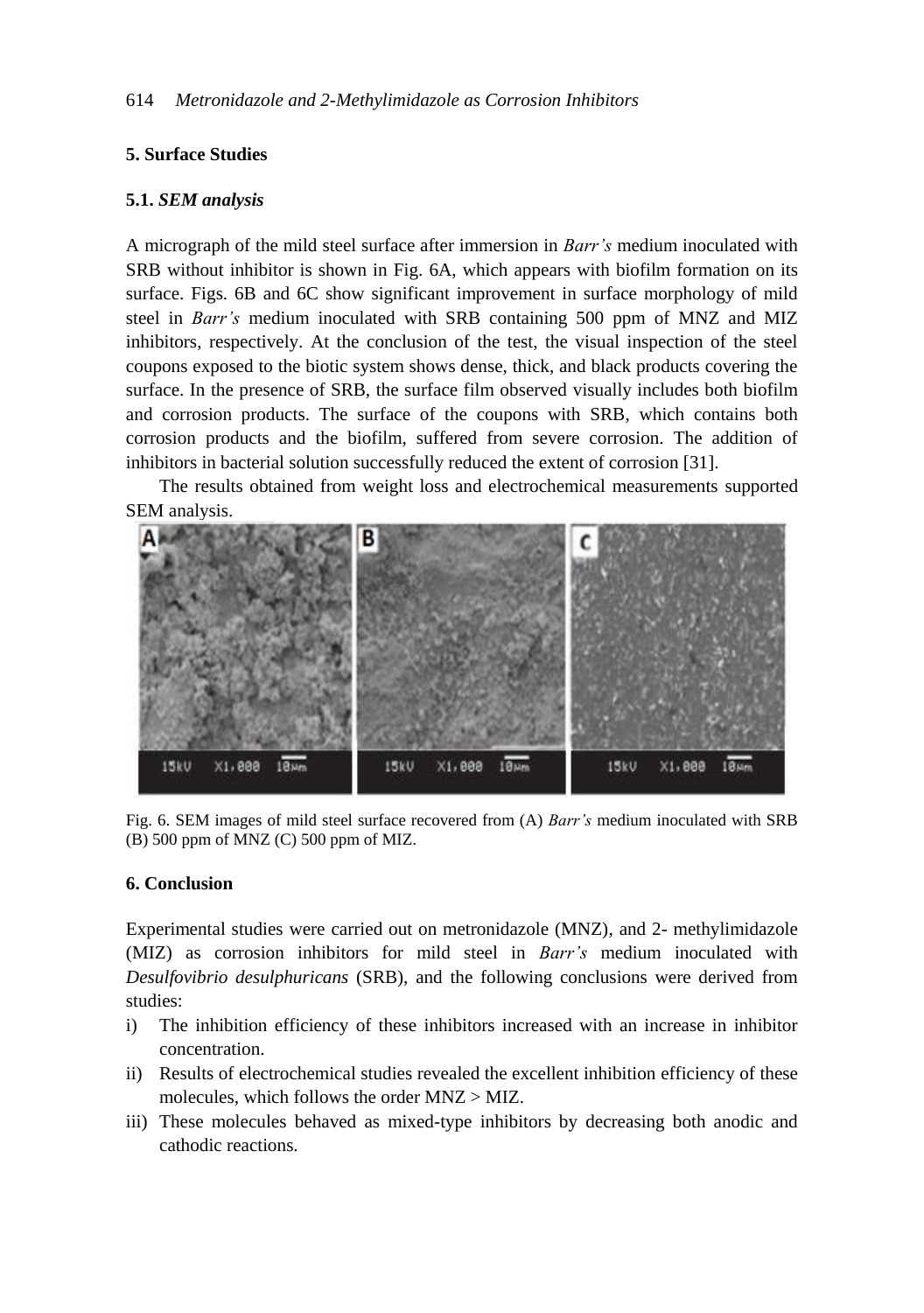iv) The result obtained by gravimetric analysis agrees with the result obtained by electrochemical studies and SEM.

#### **Acknowledgments**

This work was supported by the Department of Chemistry, R. J. College, University of Mumbai. The authors would like to acknowledge all the staff members for their support. The authors are also thankful to ICON Analytical Laboratory, Mumbai, for SEM testing.

### **References**

- 1. S. B. Ulaeto, U. J. Ekpe, M. A. Chidiebere, and E. F. Oguzie, Int. J. Mat. Chem. **2**, 158 (2012). <https://doi.org/10.3390/molecules200916004>
- 2. S. Chen, P. Wang, and D. Zhang, Corros. Sci. **87**, 407 (2014). <https://doi.org/10.1016/j.corsci.2014.07.001>
- 3. D. Xu, Y. Li, F. Song, and T. Gu, Corros. Sci. **77**, 385 (2013). <https://doi.org/10.1016/j.corsci.2013.07.044>
- 4. I. B. Beech and J. Sunner, Curr. Opin. Biotechnol. **15**, 181 (2004). <https://doi.org/10.1016/j.copbio.2004.05.001>
- 5. D. Xu and T. Gu, Int. Biodeter. Biodegrad. **91**, 74 (2014). <https://doi.org/10.1016/j.ibiod.2014.03.014>
- 6. J. Wen, K. Zhao, T. Gu, and I. I. Raad, Int. Biodeter. Biodegrad. **63**, 1102 (2009). <https://doi.org/10.1016/j.ibiod.2009.09.007>
- 7. A. Rajasekar, S. Maruthamuthu, N. Palaniswamy, and A. Rajendran, Microbiol. Res. **162**, 355 (2007)[. https://doi.org/10.1016/j.micres.2006.02.002](https://doi.org/10.1016/j.micres.2006.02.002)
- 8. H. A. Videla, Int. Biodeter. Biodegrad. **49**, 259 (2002). [https://doi.org/10.1016/S0964-8305\(02\)00053-7](https://doi.org/10.1016/S0964-8305(02)00053-7)
- 9. N. Balamurugapandian, J. Sci. Res. **13**, 237 (2021). <https://doi.org/10.3329/jsr.v13i1.48353>
- 10. P. P. Kamble and R. S. Dubey, J. Sci. Res. **13**, 979 (2021). <https://doi.org/10.3329/jsr.v13i1.48353>
- 11. H. H. Hassan, E. Abdelghani, and M. A. Amin, Electrochim. Acta **52**, 6359 (2007). <https://doi.org/10.1016/j.electacta.2007.04.046>
- 12. D. K. Yadav, M. A. Quraishi, and B. Maiti, Corros. Sci. **55**, 254 (2012). <http://dx.doi.org/10.1016/j.corsci.2011.10.030>
- 13. I. E. Ouali, B. Hammouti, A. Aouniti, Y. Ramli, M. Azougagh, E.M. Essassi, and M. Bouachrine, J. Mater. Envir. Sci. **1**, 1 (2010).
- 14. G. Bereket, A. Yurt, Corros. Sci. **43**, 1179 (2001). [https://doi.org/10.1016/S0010-938X\(00\)00135-9](https://doi.org/10.1016/S0010-938X(00)00135-9)
- 15. K. F. Khaled, N. S. Abdelshafi, A. A. El-Maghraby, A. Aouniti, N. Al-Mobarak, and B. Hammouti, Int. J. Electrochem. Sci. **7**, ID 12706 (2012).
- 16. H. Wang, X. Wang, H. Wang, L. Wang, and A. Liu, J. Mol. Model. **13**, 147 (2007). <https://doi.org/10.1007/s00894-006-0135-x>
- 17. G. Gunasekaran and L. R. Chauhan, Electrochim. Acta **49**, 4387 (2004). <https://doi.org/10.1016/j.electacta.2004.04.030>
- 18. J. Horn and D. Jones, Manual of Environmental Microbiology, 2<sup>nd</sup> Edition 69, 1072 (2002). <https://doi.org/10.1128/AEM.69.9.5354-5363.2003>
- 19. M. Simões, L. C. Simões, and M. J. Vieira, LWT -Food Sci. Technol. **43**, 573 (2010). <https://doi.org/10.1088/1757-899X/1170/1/012001>
- 20. O. K. Agwa, D. Iyalla, and G. P. Abu, J. Appl. Sci. Environ. Manag. **21**, 833 (2017). <https://dx.doi.org/10.4314/jasem.v21i5.7>
- 21. X. X. Sheng, Y. P. Ting, and S. O. Pehkonen, Adv. Mater. Res. **20**, 379 (2007). <http://scholarbank.nus.edu.sg/handle/10635/74635>